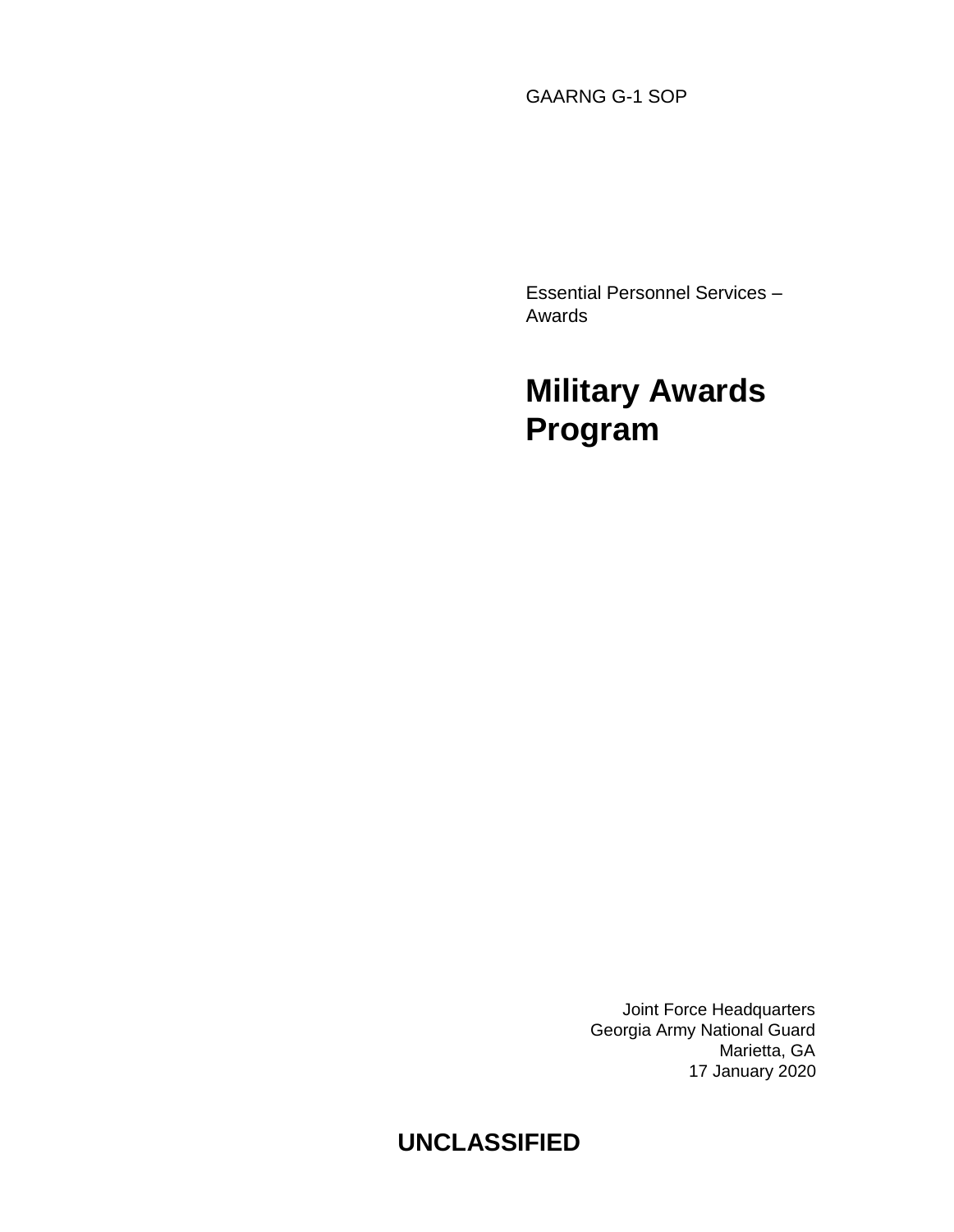# *SUMMARY of CHANGE*

Military Awards SOP Revision dtd 1 October 2019 –

- o Brings this SOP into compliance with new AR 600-8-22 (Military Awards) guidance to eliminate the use of DA Form 638 for state awards processing.
- o Implements interim guidance for requesting Georgia individual decorations and for announcing award orders for those Georgia individual decorations.
- o Deletes duplication of material already found within applicable Federal and Georgia awards regulations.
- o Adds the Oxford comma (throughout).
- o Adds Chapter four detailing IPP-A Workflow and PAR process steps
- o Removed SIBX Hub Process Steps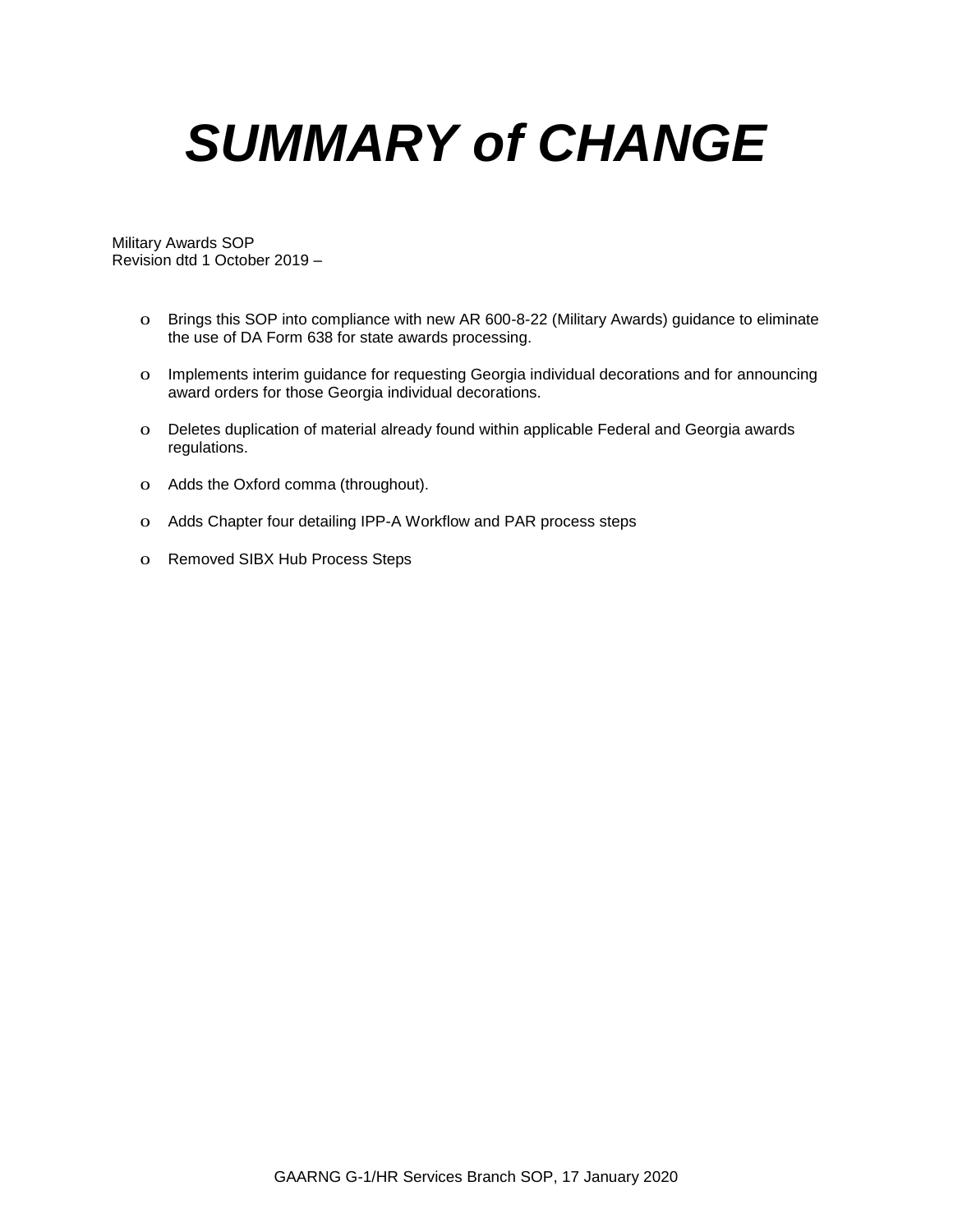# **Contents Chapter 1 Overview**

1-1 Purpose<br>1-2 Referenc

References

# **Chapter 2 Military Awards Procedures**

- 2-1 Guidelines and criteria<br>2-2 Submitting award reque
- 2-2 Submitting award requests (Federal and Georgia) for Commanding General signature and above
- Processing timelines

# **Chapter 3 Ordering State Awards, Certificates, and Ribbons**

3-1 Requesting awards supplies

# **Chapter 4 IPPS-A Process Steps**

- 4-1 Workflow save as Preferences<br>4-2 PAR MISC Admin Record Corre
- PAR MISC Admin Record Corrections process steps

**Appendix A References**

**Appendix B Suggested Award Citations**

**Glossary**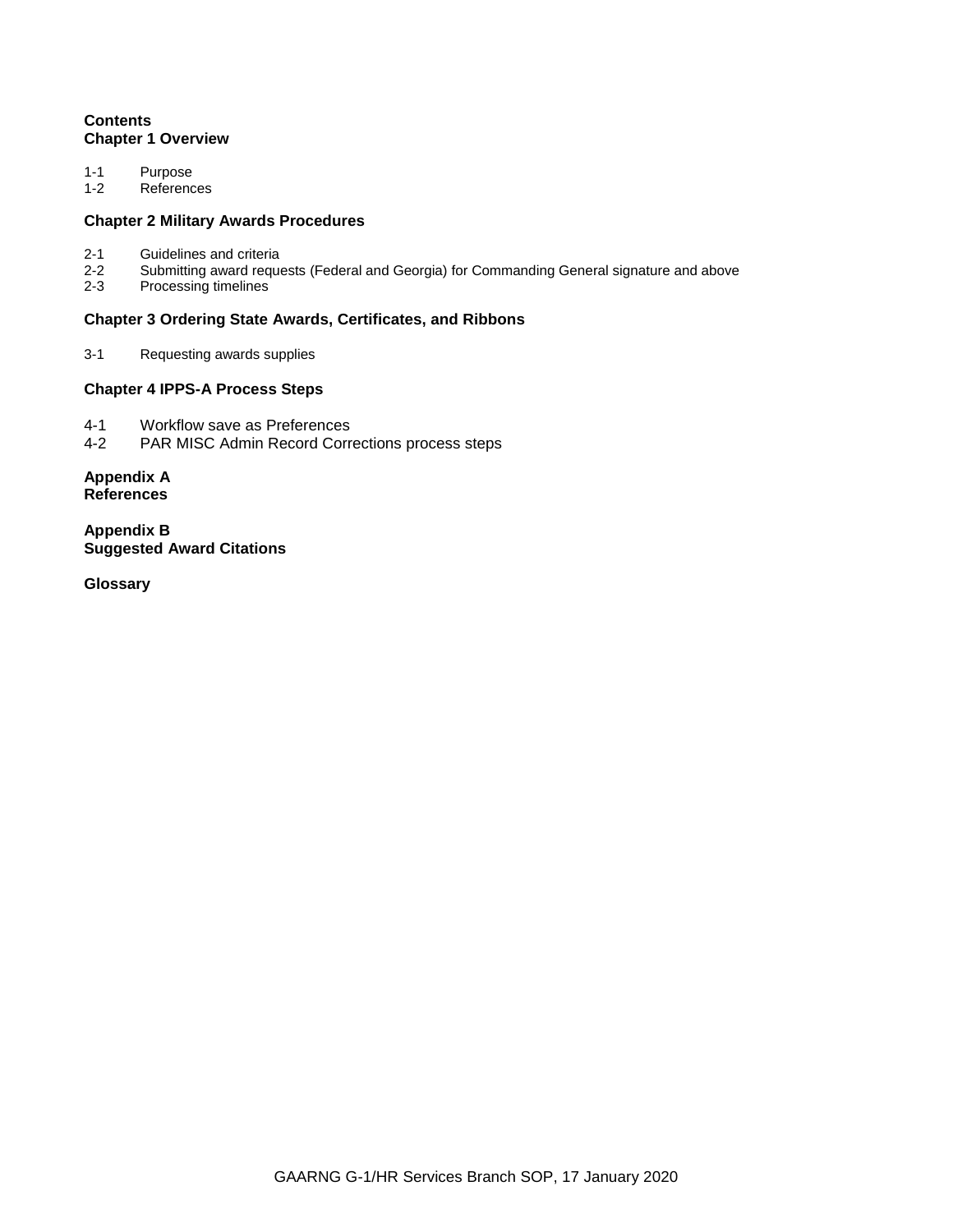# **Chapter 1 Overview**

# **1-1. Purpose**

a. To provide clear procedural guidance on initiating, routing, and processing military awards for the Georgia Army National Guard.

b. This SOP does not apply to contractor employees.

# **1-2. References**

a. Refer to AR 600-8-22 for Federal military awards guidelines, such as approval authorities or the use of DA Form 638.

b. Refer to AR 672-20, DA Pam 672-20, and TPR 451 for Federal awards guidelines for Civilian employees, not on military orders, who are working for, or on behalf of, the state of Georgia.

c. Refer to GaNGR 672-1 for Georgia military awards guidelines, such as approval authorities.

#### ATTACHMENTS:

CG delegation of authority for MSC (O-6) commanders to downgrade and disapprove awards Format for recommendation for Georgia military decorations Format for announcement of award of Georgia military decorations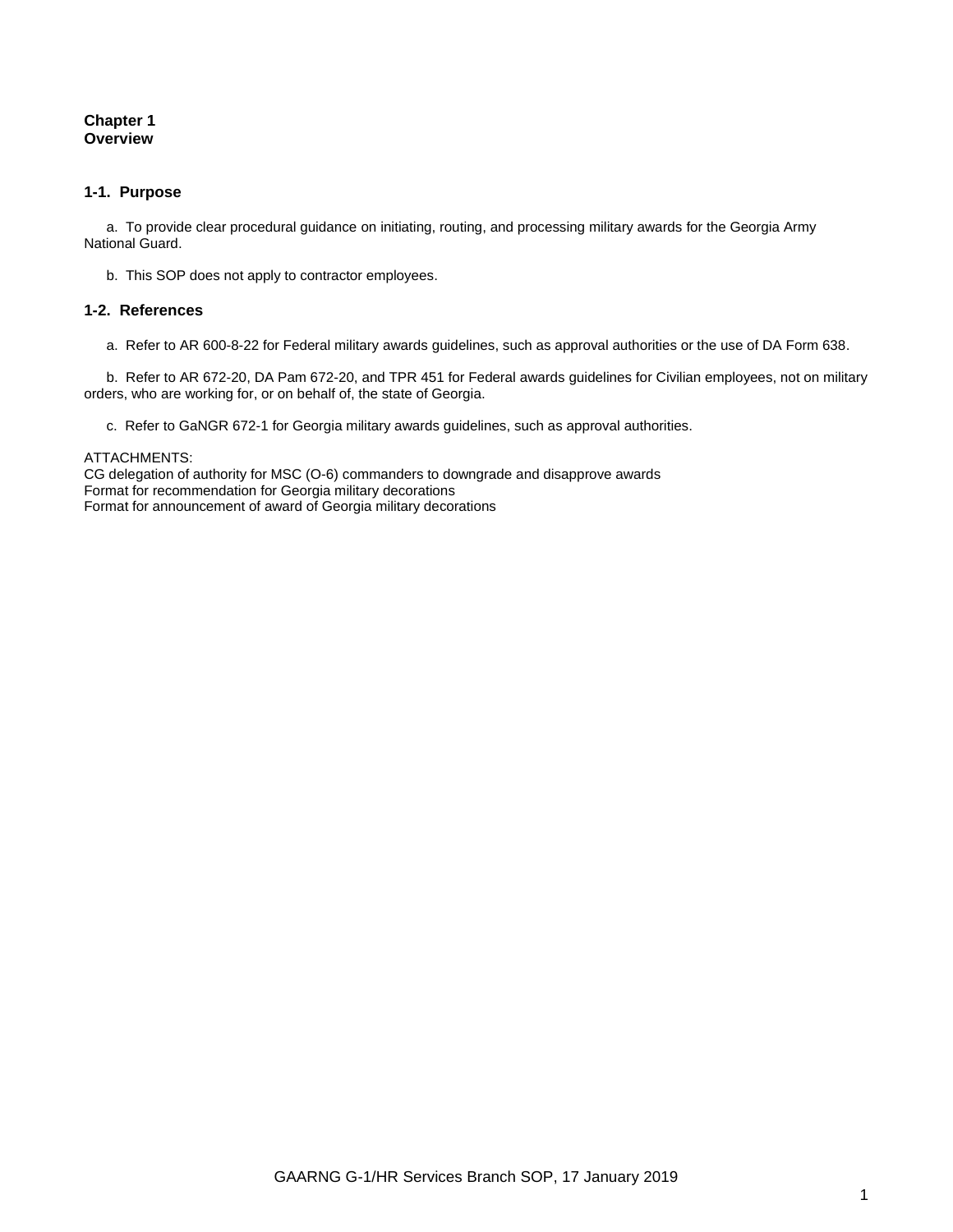# **Chapter 2 Military Awards Procedures**

# **2-1. Guidelines and criteria**

a. States are now prohibited from using DA Form 638 for state awards, per update to AR 600-8-22, para 3-21*b*.

b. Pending publication of a new Georgia regulation, the following interim guidance is implemented: Georgia individual military decorations will now be processed via memorandum of endorsement, addressed to the award approval authority. (Template location below.) This includes the Georgia Commendation Medal (GA COM), the Georgia Meritorious Service Medal (GA MSM), the Georgia Medal for Valor (GA MV), and the Oglethorpe Distinguished Service Medal (Ogle DSM).

c. The remaining Georgia service medals and service ribbons are already processed via memoranda, signed by individual unit commanders.

d. Commands with award approval authority for the GA COM and the GA MSM will create the award certificate as normal, and will announce the award via Georgia awards orders format. (Template location below.)

e. Templates for all individual decorations (Federal and Georgia), examples of memoranda of endorsement, and the template for the new Georgia awards orders format, can be found on the Georgia Army National Guard GKO page. Go to the GAARNG GKO pag[e https://gko.portal.ng.mil/states/ga/SitePages/Home.aspx](https://gko.portal.ng.mil/states/ga/SitePages/Home.aspx) (copy and paste this link into your web browser), and then click on ARNG > G1 > Libraries > Shared Documents > HR Services > Awards.

#### **2-2. Submitting award requests (Federal and Georgia) for Commanding General signature and above**

a. For award recommendations for Soldiers assigned to a major subordinate command, MSCs will submit the recommendation via IPPS-A.

b. For award recommendations for Soldiers assigned to a major subordinate command, but working at Joint Force Headquarters, all G-level and J-level staff directorates will send the award request thru the Soldier's MSC S1 for award eligibility verification and tracking purposes. MSCs will submit the request via IPPS-A.

c. For award recommendations for Soldiers assigned to Joint Force Headquarters, all staff directorates will send award request thru the HHD JFHQ orderly room for award eligibility verification and tracking purposes. HHD JFHQ will submit the request via IPPS-A.

d. For award recommendations for Soldiers assigned to Recruiting & Retention, R&R will submit the request via IPPS-A.

(1) The unit will create an Administrative Record Corrections PAR and route through command channels to GA HR Services Awards. Process steps for IPPS-A in in chapter four of this SOP.

(2) Intermediate levels of approval within the MSC will review the packet for accuracy, secure approval/disapproval, and forward thru IPPS-A.

- e. Required supporting documentation:
	- (1) Award recommendation (DA 638 for Federal awards, memorandum for Georgia awards).
	- (2) For retirements only: a current NGB 23B and Record Brief.
	- (3) Any additional documents, as appropriate (e.g. approved waiver request per AR 600-8-22).

| <b>DESCRIPTION:</b>   | MSM REQUEST FOR RETIREMENT. MSC NAME                       |
|-----------------------|------------------------------------------------------------|
| <b>WORKFLOW TYPE:</b> | <b>GA HR SERVICES AWARDS</b>                               |
| EXAMPLE:              | RETIREMENT MSM, 648TH MEB                                  |
| <b>SUSPENSE DATE:</b> | IF DESIRED. ADD THE SUSPENSE DATE IN THE DESCRIPTION FIELD |

g. All incomplete or incorrectly-completed recommendations will be returned for corrections via IPPS-A and G-1/HSB Awards will notify the MSC S-1.

h. Once the award is approved by the G1, the MSC S-1 will be notified via email and IPPS-A that the award(s) is ready for pick-up. The State Awards NCOIC will upload the approved and completed award into the SM's personnel record.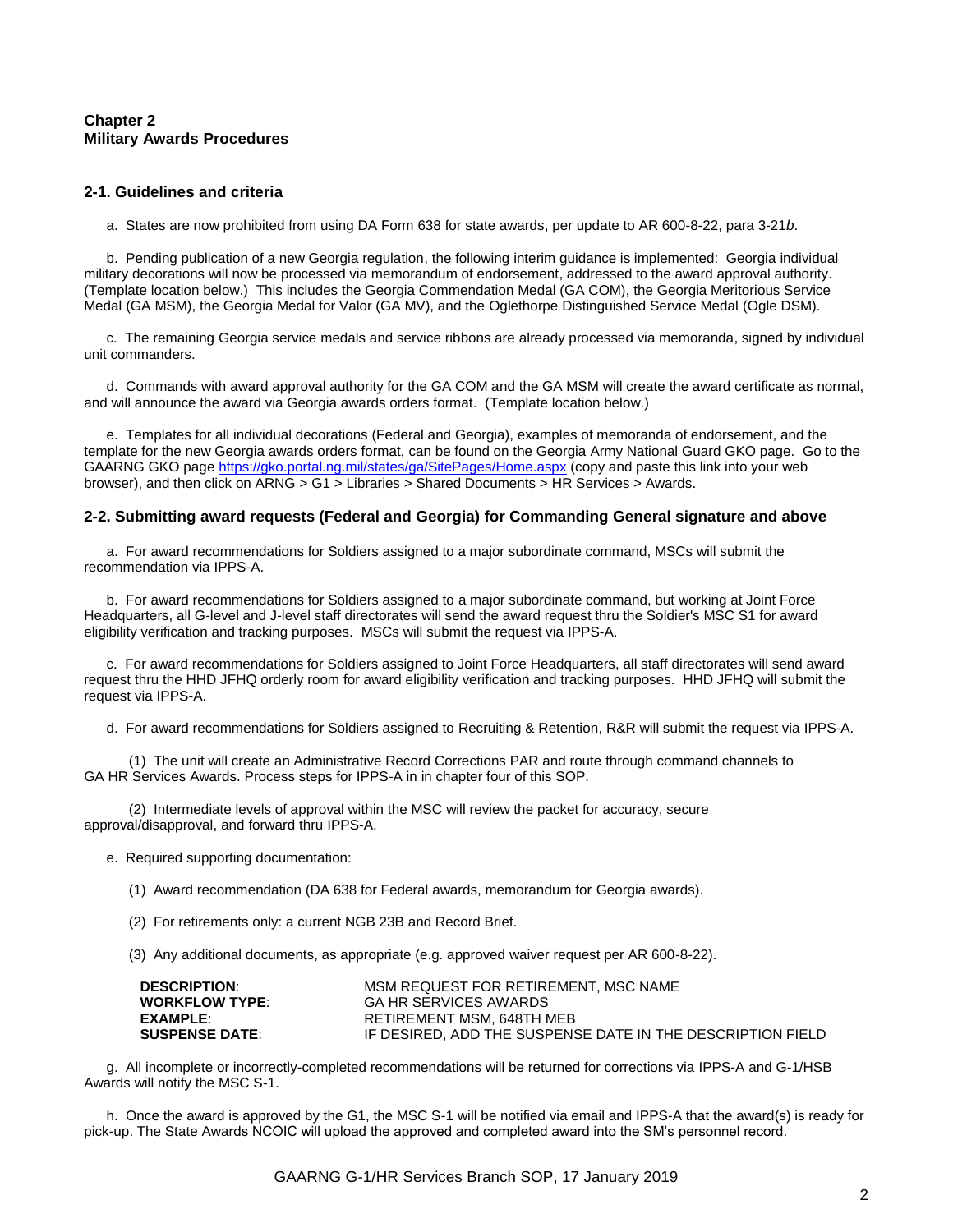# **2-3. Processing timelines**

a. All awards (Federal and Georgia) requiring signature from the Commanding General or above must be received at the G-1/HSB Awards section prior to the desired date of presentation in accordance with the following timelines, in order to be processed and sent back to the MSC in time for presentation.

- (1) CG signature: 45 days prior to presentation date
- (2) TAG signature: 60 days prior to presentation date
- (3) NGB/HRC signature: 120 days prior to presentation date
- b. MSCs should consider the use of interim awards, approved at MSC level, if request is not submitted on time.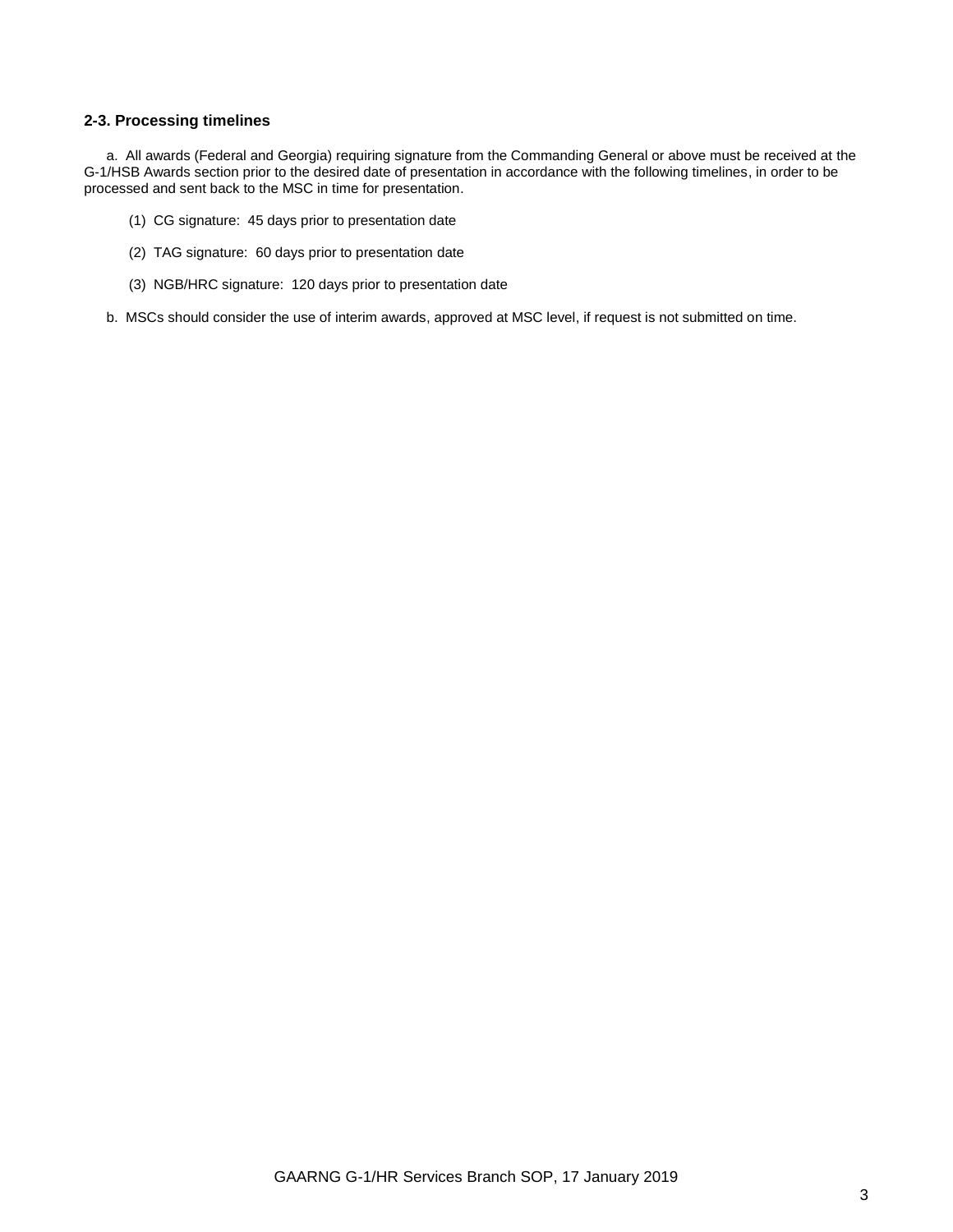# **Chapter 3 Ordering State Awards, Certificates, and Ribbons**

# **3-1. Requesting awards supplies**

a. Submit all requests for state awards supplies in IPPS-A, using the award order request form (see below). MSCs will roll up requests and enter as a single item in IPPS-A.

b. The award order request form can be found on the Georgia Army National Guard GKO page. Go to the GAARNG GKO pag[e https://gko.portal.ng.mil/states/ga/SitePages/Home.aspx](https://gko.portal.ng.mil/states/ga/SitePages/Home.aspx) (copy and paste this link into your web browser), and then click on ARNG > G1 > Libraries > Shared Documents > HR Services > Awards.

Note: All Federal awards supplies will be ordered through unit Supply NCOs through unit publication accounts.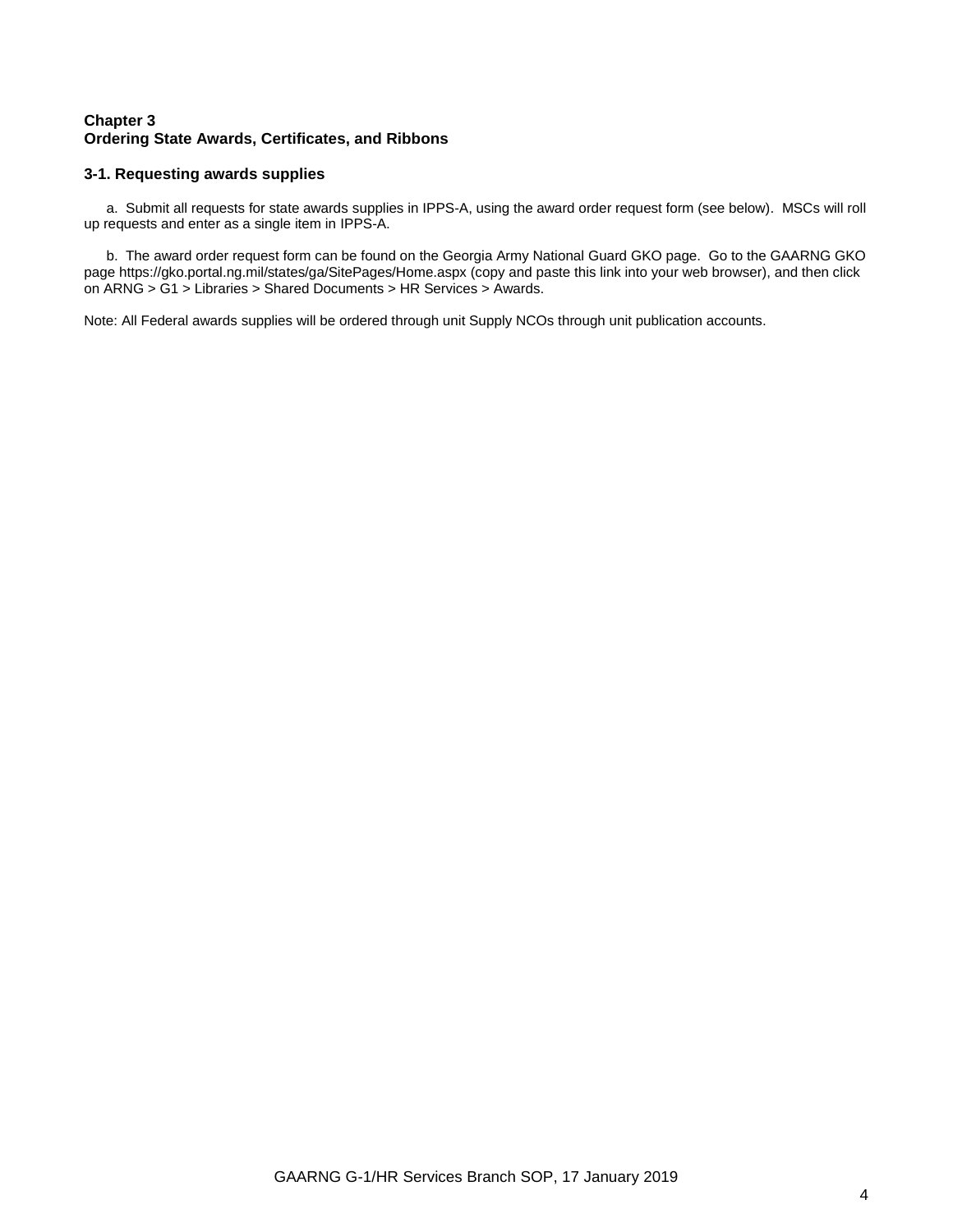# **Chapter 4 IPPSA Process Steps**

# **4-1. Workflow Save as Preference Steps**

Every HR Professional must save a copy of the G-1 workflows prior to initiating MISC Admin Correction (ADMINCRCTN) action from the HR Personnel Action tile. The following steps details how to save the workflows:

- a. From the HR Professional Homepage type "workflow save as" in the global search engine.
- b. Select "Workflow Save As Preference".
- c. Select "Shared Templates"
- d. Type "john.a.marple" in the created by field and click search.
- e. Select the any operator ID options.
- f. Select the details next to each description box. This will open up on another tab.
- g. Select Import Template. Select Ok. Close the tab.
- h. Repeat steps f and g for each template until you have all workflow template saved.

# **4-2. Creating an Administrative Record Corrections PAR**

Every HR Professional must save a copy of the G-1 workflows prior to initiating MISC Admin Correction (ADMINCRCTN) action from the HR Personnel Action tile. The following steps details how to create a MISC ADMINCRCTN PAR:

- a. From the HR Professional Homepage type "HR Personnel Action Requests" in the global search engine.
- b. Select the HR Personnel Action Request Tile.

c. Click the search option on the EMPLID and select the Search Criteria to search for the Soldier the intended action is for.

- d. From the Category Field select the 'MISC" option.
- e. From the PAR Type Field select "ADMINCRCTN" and click "Create New PAR"

f. You must type in the required information in the description field applicable to the PAR Action outlined within the SOP.

- g. Effective date will be the date the PAR is being submitted.
- h. Supporting documents are mandatory and must be one PDF document. Exceptions are made for DA 4187s.
- i. Click save. And Submit.

j. The MSC S1 will insert the appropriate workflow template that have been saved from para 4-1 as the approver, and route it to G-1 for processing. This action can be completed by clicking on the pending icon on the opened PAR.

k. G-1 will download the packet to review for processing. Approved packets will be placed in service members IPERMS, and a copy of the approved packet will be returned as approved to the PAR requestor. G-1 will also complete the appropriate IPPS-A action request for the Soldier. Disapproved packets will be returned without action.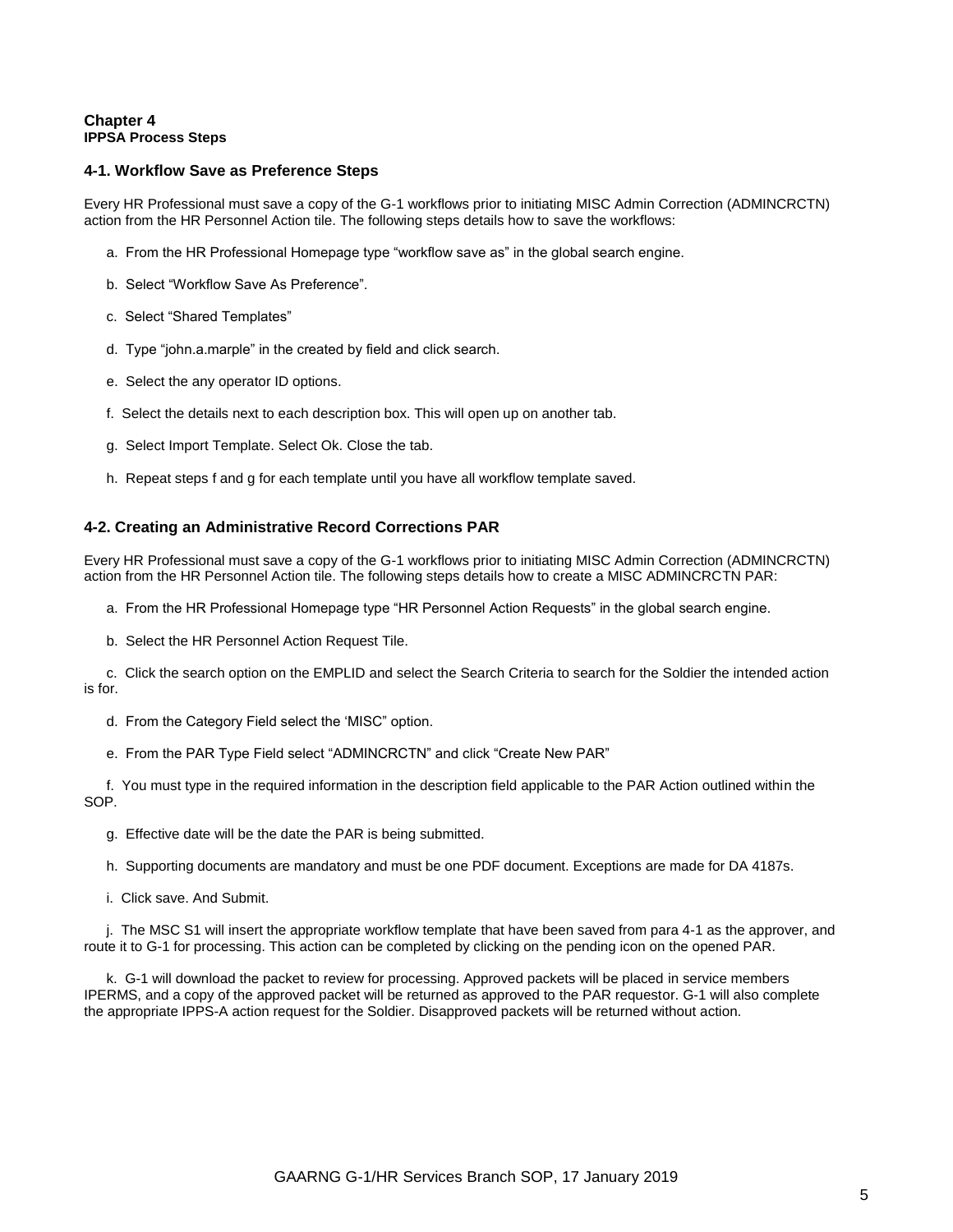# **Appendix A References**

**Section I Publications**

**AR 600-8-22** Military Awards, dated 5 March 2019

**AR 672-20** Incentive Awards, dated 1 April 2014

**DA Pam 672-20** Incentive Awards Handbook, dated 1 July 1993

**TPR 451** Performance Management: Awards

**GA NGR 672-1** Decorations, Awards, and Honors, Individual and Unit Awards, dated 8 January 2015

## **NGB-ARH Policy Memorandum #11-048** Revised Policy for Individual Retroactive Combat Award Recommendations

**PPOM #12-007** Submission Procedures for Title 32 Awards in Recognition for Service-Achievement-Retirement

**Section II Forms**

**DA Form 638** Recommendation for Award

**NGB 23B** Retirement Points History Statement

**SRB**

Soldier Record Brief (formerly the Officer Record Brief and the Enlisted Record Brief, combined under IPPS-A)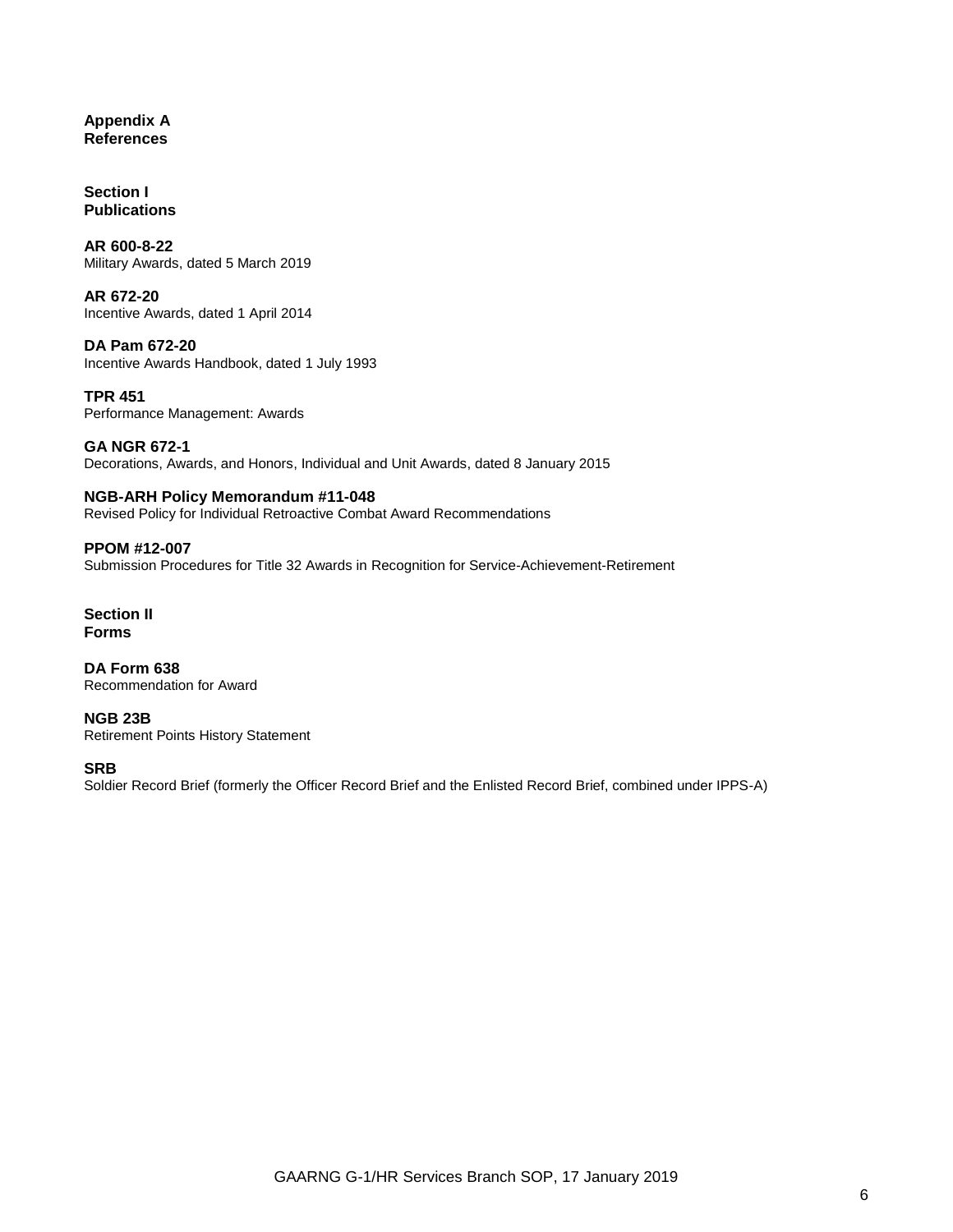# **APPENDIX B Suggested Award Citations**

#### RETIREMENT (MSM / GA MSM)

Exceptionally meritorious service throughout his career. Master Sergeant Joseph Snuffy has distinguished himself by exceptional duty performance in positions of increasing importance and responsibility, culminating as the senior enlisted advisor to the United States Property & Fiscal Officer for Georgia. He demonstrated extraordinary leadership in both wartime and peacetime. Master Sergeant Snuffy's career has been marked by true professionalism and dedication, and reflects great credit upon himself, the Georgia Army National Guard, and the United States Army [MSM] / state of Georgia [GA MSM].

#### RETIREMENT (ARCOM / GA COM)

Meritorious service throughout his career. Sergeant First Class Aisha Snuffy has distinguished herself by exceptional duty performance in positions of increasing importance and responsibility, culminating as a team leader in the Counter-Drug Task Force. She demonstrated extraordinary leadership in both wartime and peacetime. Sergeant First Class Snuffy's career has been marked by true professionalism and dedication, and reflects great credit upon herself, the Georgia Army National Guard, and the United States Army [ARCOM] / state of Georgia [GA COM].

#### PCS/SERVICE (MSM / GA MSM)

Exceptionally meritorious service while assigned as the Deputy Commander for the 648th Maneuver Enhancement Brigade. Lieutenant Colonel Jane Snuffy's leadership, expertise, and professionalism directly enhanced the combat readiness and mission accomplishment of the 648th Maneuver Enhancement Brigade. Lieutenant Colonel Snuffy's actions reflect great credit upon herself, the 648th Maneuver Enhancement Brigade, the Georgia Army National Guard, and the United States Army [MSM] / state of Georgia [GA MSM].

#### PCS/SERVICE (ARCOM / GA COM)

Meritorious service while serving as the Senior Human Resources Sergeant for the 201st Regional Support Group. Staff Sergeant Bob Snuffy's dedication to duty, immeasurable contributions, and unequaled commitment to excellence substantially enhanced the unit's success. Staff Sergeant Snuffy's actions reflect great credit upon himself, the 201st Regional Support Group, the Georgia Army National Guard, and the United States Army [ARCOM] / state of Georgia [GA COM].

#### PCS/SERVICE (AAM / GA COM)

Commendable service while serving as Supply Sergeant for the Company C, 148th Brigade Support Battalion. Staff Sergeant Miranda Snuffy's dedication to duty, immeasurable contributions, and unequaled commitment to excellence substantially enhanced the unit's success. Staff Sergeant Snuffy's actions reflect great credit upon herself, the 48th Infantry Brigade Combat Team, the Georgia Army National Guard, and the United States Army [AAM] / state of Georgia [GA COM].

#### ACHIEVEMENT (ARCOM / GA COM)

Commendable achievement while serving as an electronic warfare specialist for 202d Explosive Ordnance Disposal during Exercise Warrior Forge. Sergeant Kiva Snuffy's professionalism and performance greatly impacted the success of the battalion. Sergeant Snuffy's commitment to excellence and dedication to duty are in keeping with the finest traditions of military service, and reflect great credit upon herself, the 265th Chemical Battalion, the Georgia Army National Guard, and the United States Army [ARCOM] / state of Georgia [GA COM].

## ACHIEVEMENT (AAM / GA COM)

Commendable achievement as the Headquarters 78th Troop Command's acting Senior Human Resources Sergeant during Exercise Vigilant Guard. Staff Sergeant Cedric Snuffy's professionalism and performance greatly impacted the success of the organization. Staff Sergeant Snuffy's commitment to excellence and dedication to duty are in keeping with the finest traditions of military service, and reflect great upon himself, the 78th Troop Command, the Georgia Army National Guard, and the United States Army [AAM] / state of Georgia [GA COM].

# SPOUSE Award (GA COM)

Exceptional support to Sergeant Banks throughout his career. Your outstanding dedication and commitment to your husband and the State of Georgia during his career clearly demonstrates your support for our mission, vision, and values. Your loyalty and patriotism have contributed immeasurably to the overall mission accomplishment and success of the Georgia Army National Guard, and the state of Georgia.